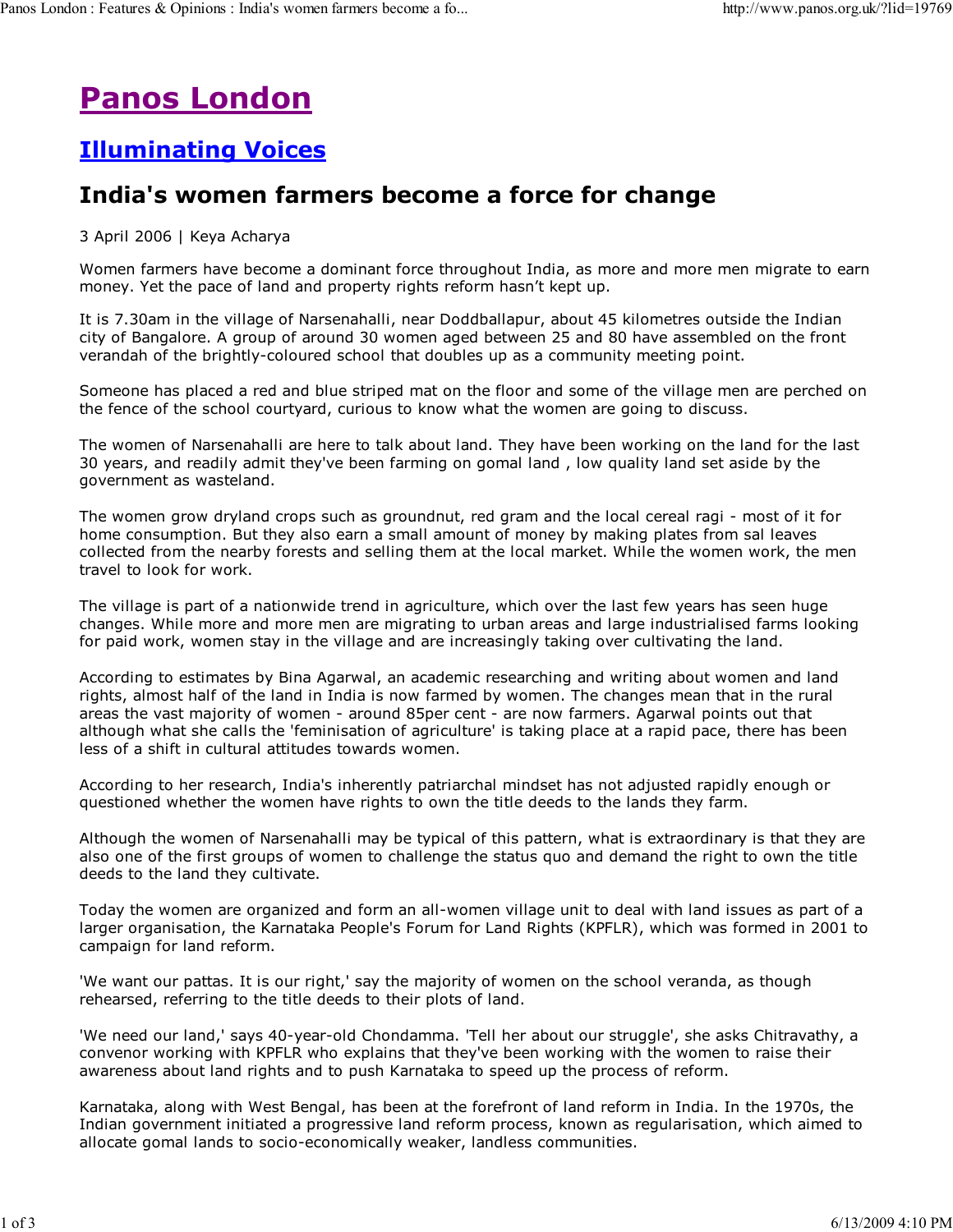Progress over 30 years has been extremely slow, but recently the government has established Land Grant Committees to reinvigorate the reform process. Although the committees have been criticised for failing to consult with local communities, Chitravarthy feels that they still offer the best chance of change.

'NGO or donors cannot make a big impact on obtaining land for the landless. This is a very political issue and working through the government is the only way out,' he says.

So far, land for the landless, regardless of gender, has been a greater priority than land rights for women. However, given that the majority of KPFLR's members are now women, the gender dimension to land rights is becoming a higher priority.

In the village of Narsenahalli, women's attitudes to their land rights are changing slowly. Eighty-year-old Thangamma is the oldest member in the schoolyard. Though fragile and stooped, she wants to have the title deeds to the gomal lands that she has helped cultivate ever since she married her husband over 50 years ago. Apart from the gomal lands, two other acres continue to be registered in her dead fatherin-law's name.

'I want joint ownership of these lands now,' she says, 'because my son may pawn the land. I want security.'

Thangamma is worried that her son will use the land as security to access credit, and that because the family will never be able to pay the debt back, they will lose the land altogether. Almost all of Narsenahalli's women cited security as the main reason for wanting the land to be registered in their name, or at least jointly with their husband.

If they have access to land, they can provide food for the family instead of needing money to buy it. With enough food coming in, they have time to look for other ways of earning money, by making and selling leaf plates, for example. This means they are able to buy clothes, school books or medicine.

A few yards from the school stands 40-year-old Kadramma's house. Outside on a mud-built patio two cows and a goat are tethered to wooden posts. The cool, dark interior is divided into a kitchen and two rooms, all without doors. A black-and-white, second-hand TV set sits connected to an electric socket at one end. Kadramma's husband, 48-year-old Muniyappa, built the house with money from a government grant and family savings.

The couple have four children. The eldest two have not completed school and are helping to support the family. 'I need my daughter to help with household work and my son works in a hotel in Bangalore,' explains Kadramma.

The family's income pays for the two younger children's education. Kadramma and Muniyappa's 18-year-old son is in his first year of pre-university and their youngest daughter is at secondary school.

The family also supports itself by organically cultivating three rain-dependent acres - one of which was handed down to Muniyappa by his father, and the other two are gomal lands that the family encroached on, about 3 km away.

From these fields, each year the family harvests around 2,000 kg of ragi, 1,500 kg of red gram and 336 kg of groundnuts, half of which is used at home and half is sold for cash. But in rainless years, the harvest halves, sending Muniyappa to the village moneylender for loans which must be repaid at an exorbitant 60 per cent rate of interest.

In 1991, Munniyappa applied, under the land regularisation scheme, for a patta or right to the gomal lands the family was farming. But over a decade later, nothing has materialised. Now he and Kadramma hope that with KPFLR's support, he will at last get the title deed he wants. The question of whose names the land should be registered under draws an embarrassed response from him. His wife stands beside him, equally embarrassed.

'It doesn't matter who owns the land. It is not a big issue,' says Muniyappa. Kadramma concludes 'We all work very hard.'

The priority for the rural poor may still be land rights for the family as a whole - whoever owns the title deeds. Single ownership in the woman's name - or joint ownership in both names - is still a sensitive